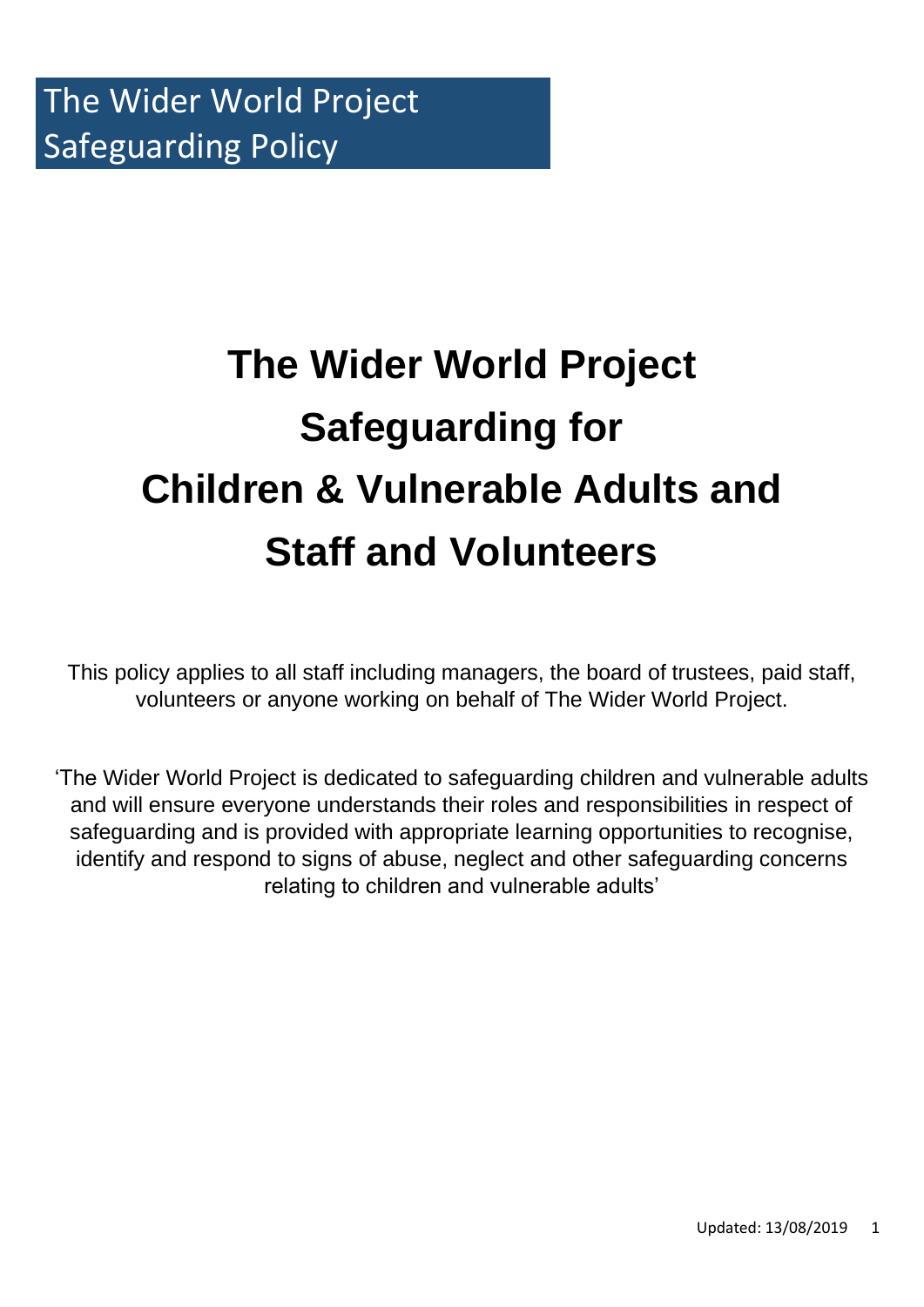## **Wider World Project Staff:**

All Members of Staff and Volunteers have

- An Enhanced DBS
- Level 1 Safeguarding Certificate

#### All Trustees have

- A DBS
- Level 1 Safeguarding Certificate

2 Senior Members of Staff have

• Level 2 Safeguarding Certificate

Staff complete relevant training and ensure it is kept up to date:

- Child Protection
- Safeguarding Children
- Safeguarding Vulnerable Adults
- Data Protection
- Autism Awareness Levels 1, 2 or 3
- Basic Makaton
- Information Handling Awareness
- Dealing with Conflict and Aggression
- Children's and Young People's Development in Health and Social Care Settings
- Awareness of Child Abuse and Neglect Core version
- Safeguarding Children from Abuse by Sexual Exploitation
- Risk Assessment in Safeguarding
- Emergency First Aid at Work
- Level 1, 2 or 3 Youth Worker qualified
- Mental Health Training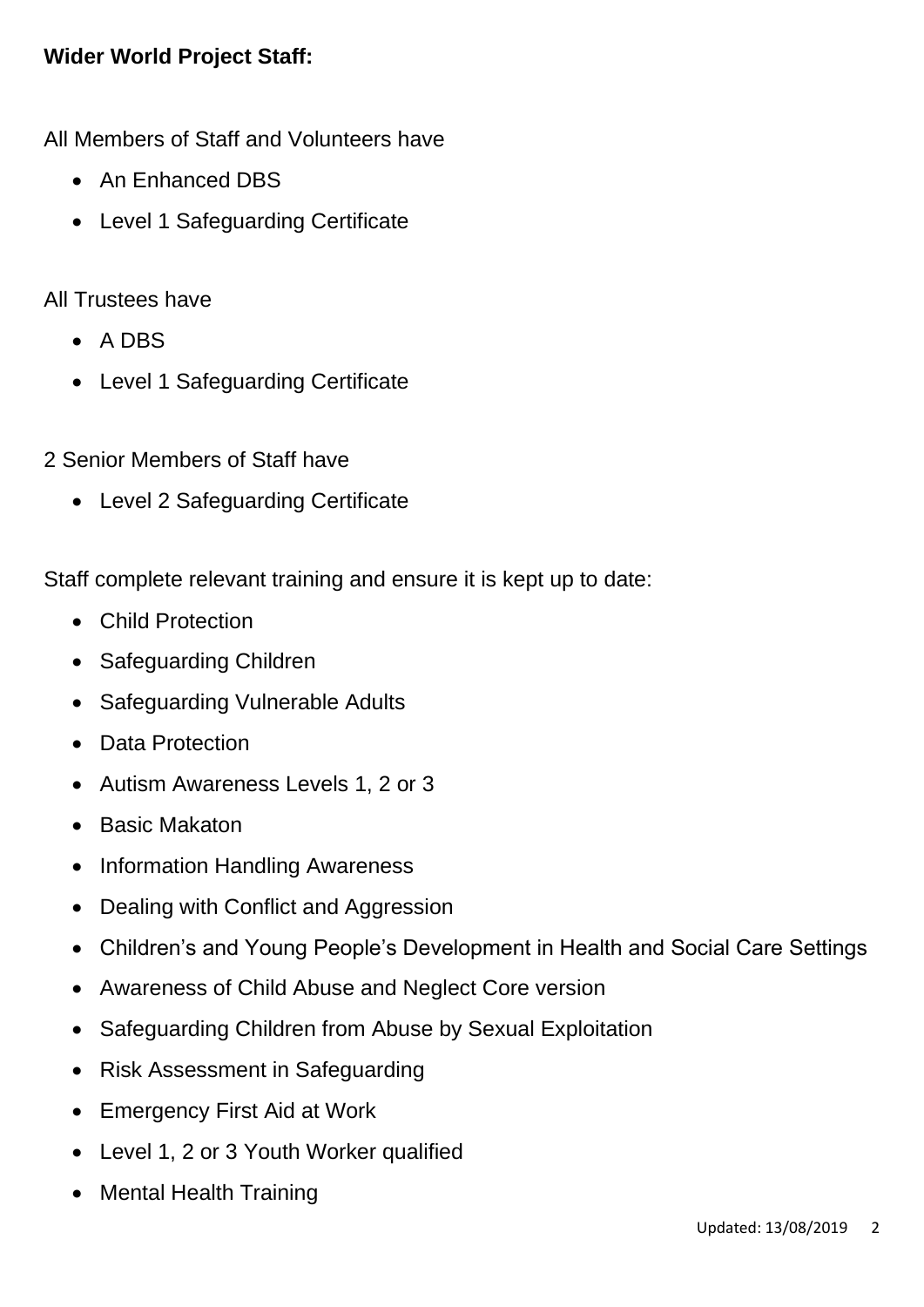- Framework for the Assessment of Children and their Families
- Special Educational Needs Level 3
- SEN Teaching Certificate
- SEN Support Worker
- Food Hygiene
- Playworker Training
- GDPR Training
- Administering Medication
- CACHE Level 2 Certificate in Understanding Specific Learning Difficulties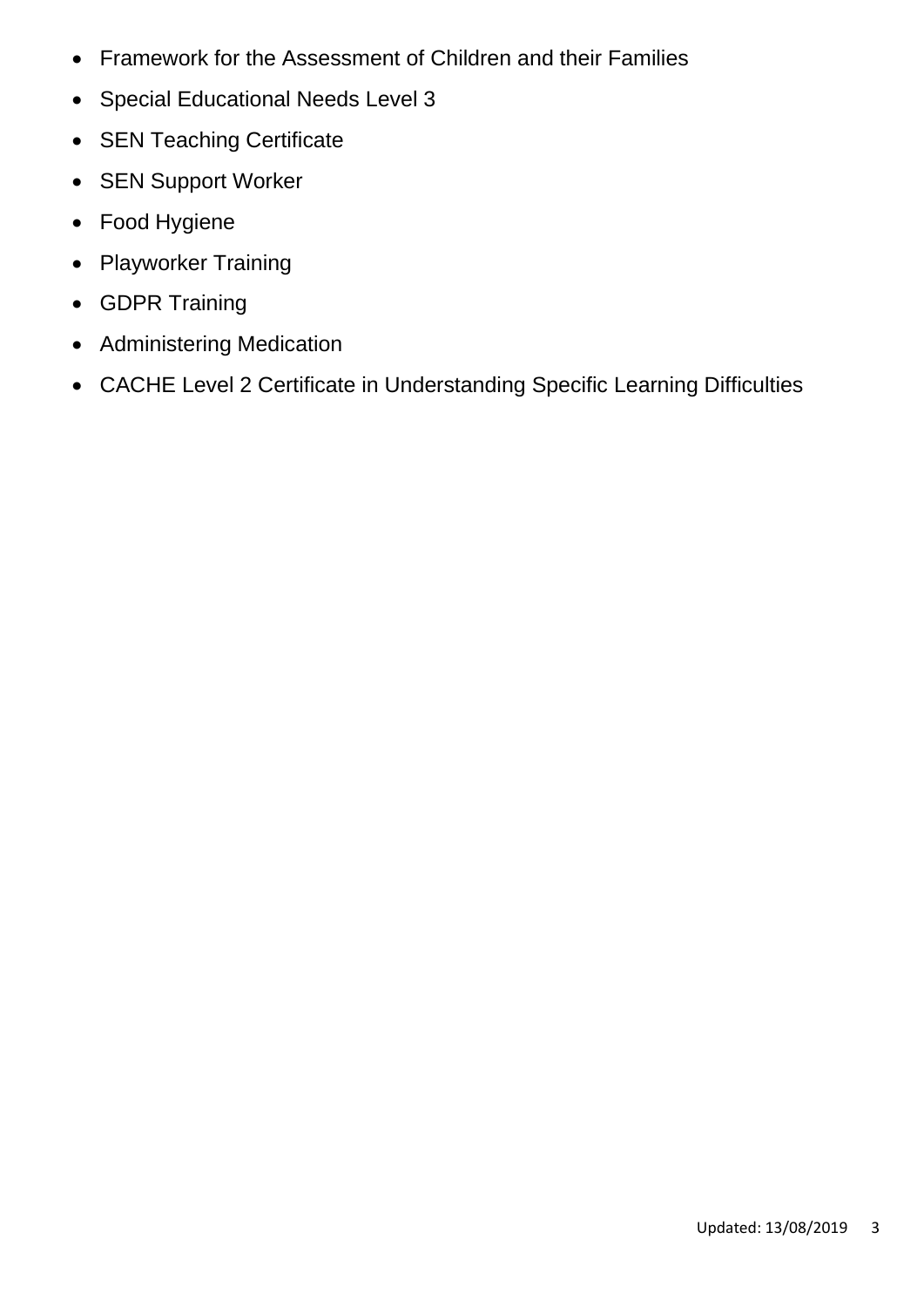## **Every Child Matters**

The Children Act 2004 sets out in statute the five outcomes that are seen as key to children and young people's wellbeing:

-be healthy;

- -stay safe;
- -enjoy and achieve;
- -make a positive contribution;
- -achieve economic wellbeing

Youth Work settings have a significant role in promoting these five outcomes as part of their every-day safeguarding work with young people.

## **Life at Home**

The Framework for Assessment triangle summarises every aspect of a child's life under three headings:

-Child's developmental needs (How I grow and develop)

-Parenting capacity (What I need from people that look after me)

-Family and environmental factors (My wider world)

This structure is mirrored in the Single Assessment Framework Early Help assessment

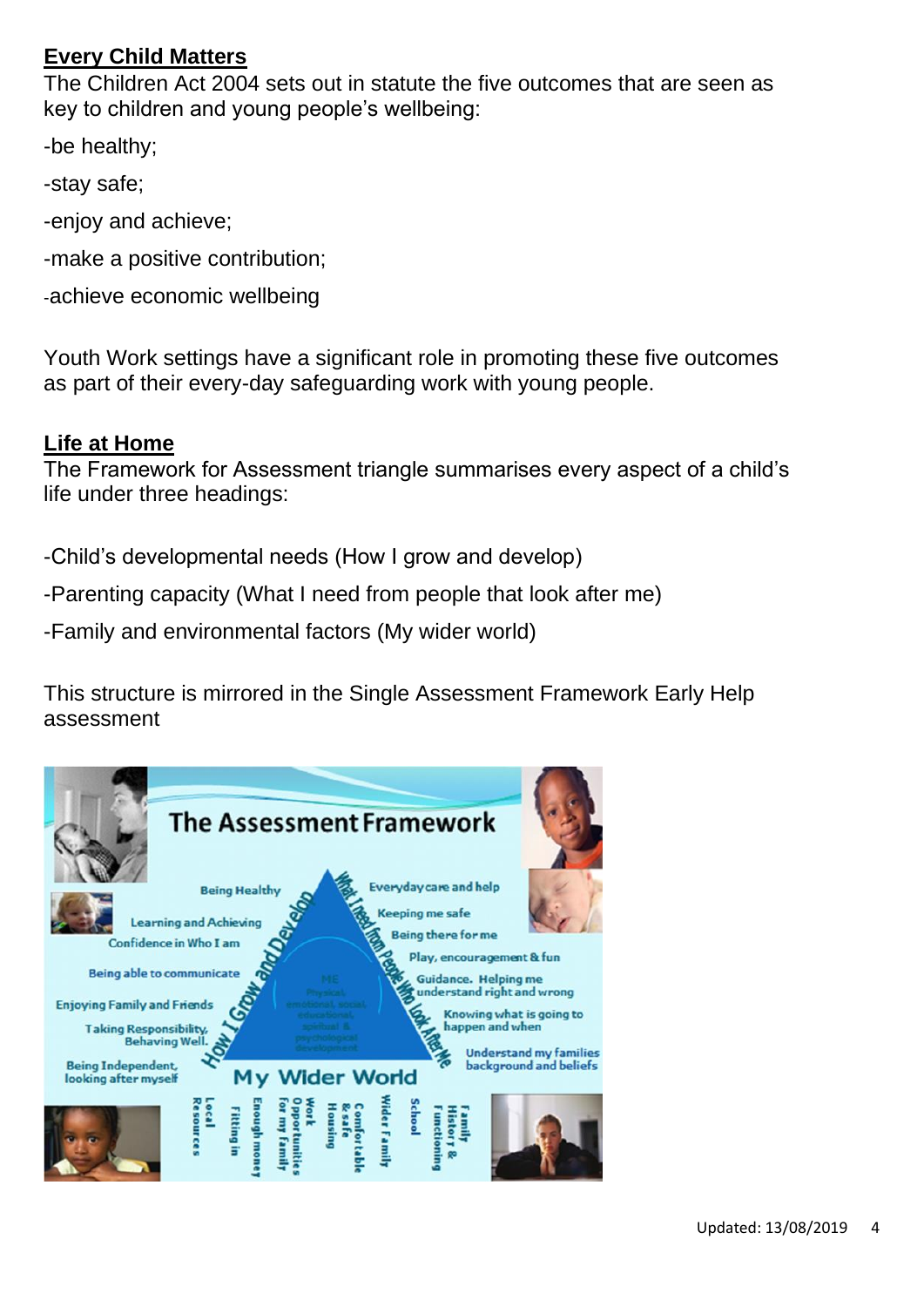Aspects from all three domains combine in home life and staff should be mindful of these connections as they work with young people and their parents/carers.

Staff are made aware in training of the 'toxic four' issues in home life that could have an impact on the way children are parented (Munroe, 2010). The Government research into Serious Case Reviews and this reveals that the presence of one or more of the following issues could have a detrimental impact on parenting of children in that household:

Domestic abuse (violence)

Substance misuse (alcohol and or drugs)

Adult mental health

Learning Disabilities



Neglect is the largest category for children being on the Child Protection list (nationally and in Durham). There is Neglect Practice Guidance produced by the LSCB (Local Safeguarding Children's Board) on the website containing factors and can elevate and reduce risk.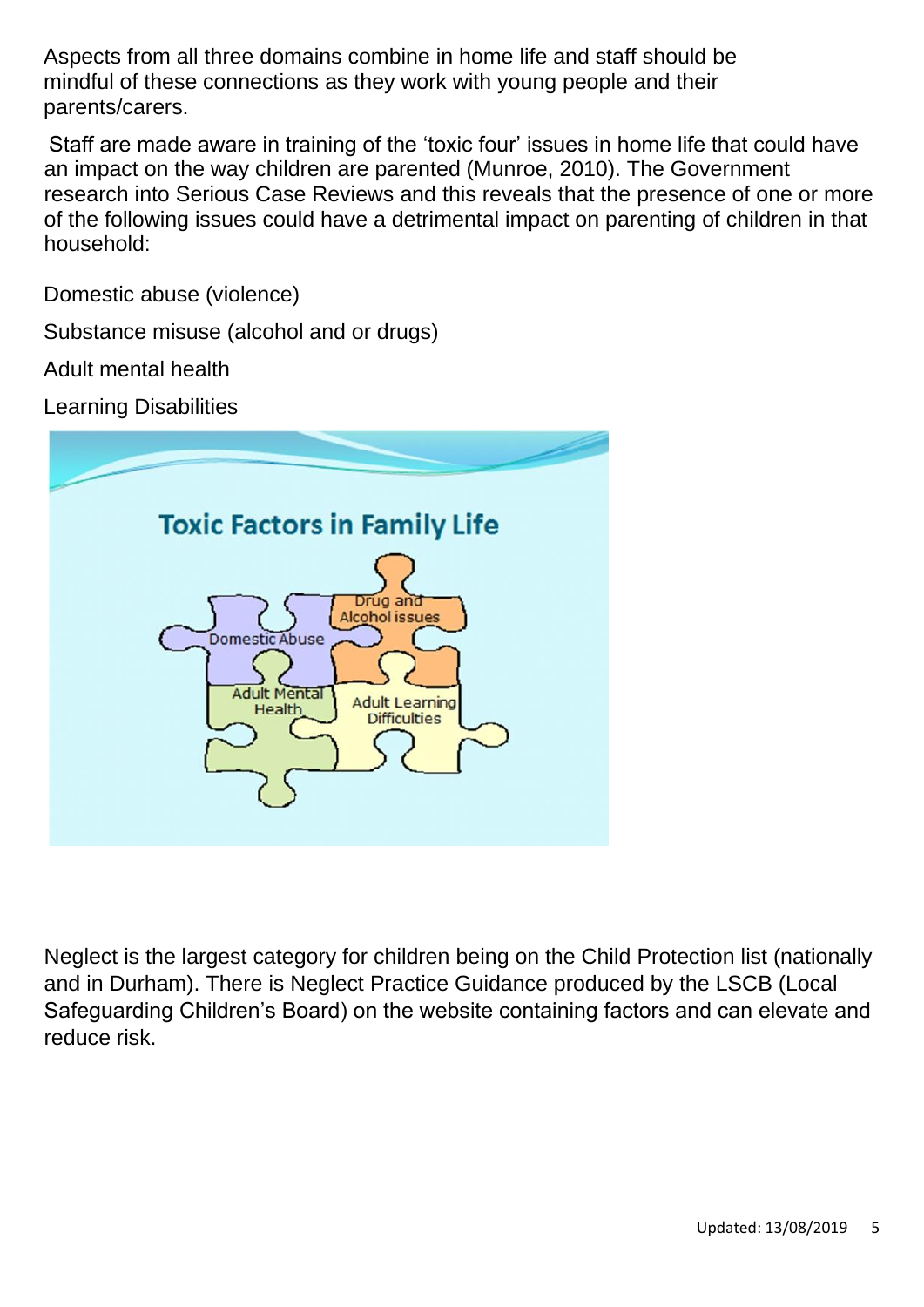**How can we ensure that staff and volunteers are safeguarded when working with children and vulnerable adults in a building, a session, an activity, an off-site visit, on a residential?**

#### **We Can if we --------------------------------------------------**

(1) All have a D.B.S. Certificate

(2) All have relevant safeguarding children and vulnerable adult training and know the procedures as well as all other Policies and how to implement them.

(3) Understand our responsibilities and take responsibility for our own actions and behaviour.

(4) Be aware that behaviour in our personal lives may impact upon our work with children and vulnerable adults as well as the behaviour and actions of our partners (or other family members).

(5) Be mindful that clothing should be worn that is appropriate to our role and is not likely to be viewed as offensive or revealing.

(6) We are vigilant in maintaining privacy and avoid placing ourselves in vulnerable situations. Keep professional boundaries, refrain from asking children and vulnerable adults to undertake personable jobs / tasks or receive personal or inappropriate gifts which must be declared.

(7) Only work or meet children and vulnerable adults in a work setting and not in a personal social setting or communicate in any other way other than agreed protocol. (Web sites, Phone, Internet).

(8) Are aware that even well-intentioned physical contact may be misconstrued by the child / vulnerable adult or by anyone observing.

(9) Always inform and record any incidents to the line manager or to parents as soon as possible.

(10) Avoid meeting with children / vulnerable adults on a "one to one" situation or in secluded areas, also use the transport policy of \***staff car usage, lone workers car awareness\*** when transporting children / vulnerable adults.

(11) Are clear as to what way photographs are to be taken and ensure that parental permission is given.

(12) Ensure that parental consent is given for the administration of medication and know which named individuals are responsible for First Aid.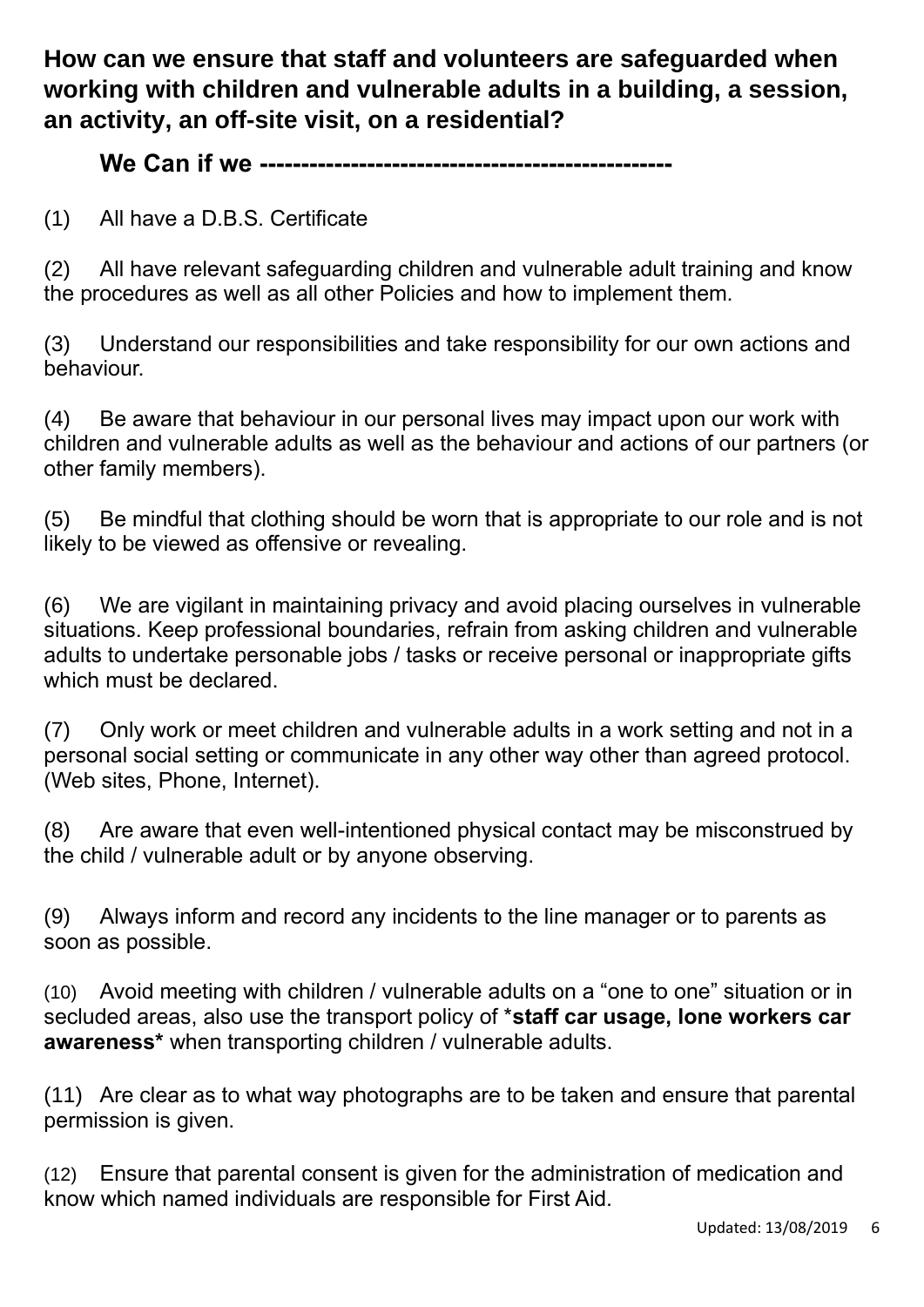## **How can we ensure that children and vulnerable adults are safeguarded while on a Residential? (any venue)**

**We Can if we --------------------------------------------------**

(1) Make sure that the **site** of where the residential is to be held is either checked beforehand with a site visit or is contacted to discuss site assessment. A Hazard Risk Assessment taken, Health & Safety information is received from any other agency / organisation, and insurance is checked.

(2) Check that the ratio of staff & volunteers meets the required standard.

(3) Ensure all activities are Hazard Risked and that staff have the experience and qualifications are relevant.

(4) Ensure the Offsite Visit System for safety is used and implemented.

(5) Ensure that transport is planned and checked, ensure that people are fit to drive, have details of the journey, have proper and appropriate insurance cover for passengers.

- (6) Ensure that when overnight supervision is required we
- Do not put staff and volunteers in vulnerable situations.

i.e. Do not share a bed or bedroom with a child / vulnerable adult unless in a Dormitory situation.

(7) Ensure that staff, volunteers, line manager and especially parents are clear about sleeping arrangements well before the residential.

(8) Ensure that gender are in appropriate places and staff are male and female.

#### (9) Health & Safety requires all staff and volunteers to be aware of their whereabouts while on the residential at all times.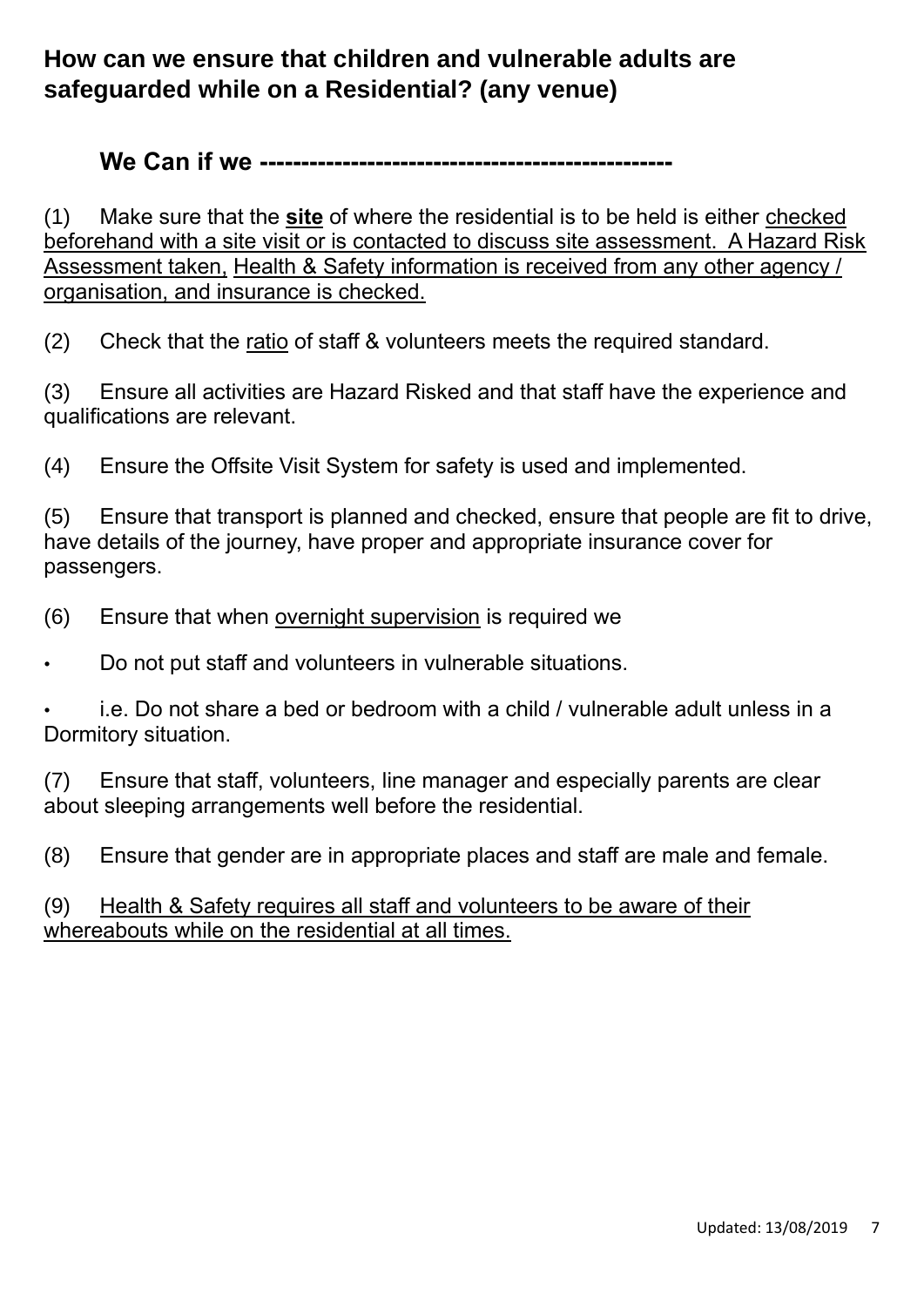## **How can we ensure that children and vulnerable adults are safeguarded while on an off-site visit? (day visit to any venue)**

**We Can if we --------------------------------------------------**

(1) Ensure that staff and volunteer ratio is to the required standard and have the relevant experience.

- (2) Ensure the Offsite Visit System for safety is used and implemented.
- (3) Consider the following when transport is planned.
- Procedure for a traffic accident.
- Staff fit to drive?
- Have planned details of the journey.
- Bus company details are they approved?
- Check appropriate insurance cover.
- Ensure seatbelts are worn and that a staff member is at the back of the bus.

(4) Check numbers and safety of users during off site visit throughout the visit and on boarding the transport for home. Be sure there is a safety plan for parents collecting on return.

(5) Have medical arrangements in place.

(6) Know who the designated First Aider is, ensure the leader of groups are First Aid qualified and that each group leader carries a First Aid kit.

(7) Ensure that all staff know the Accident Procedure and how to implement it.

(8) When writing or speaking to parents about the off-site visit ask them to contact the lead worker if they are not clear about any of the activities who will explain further if necessary.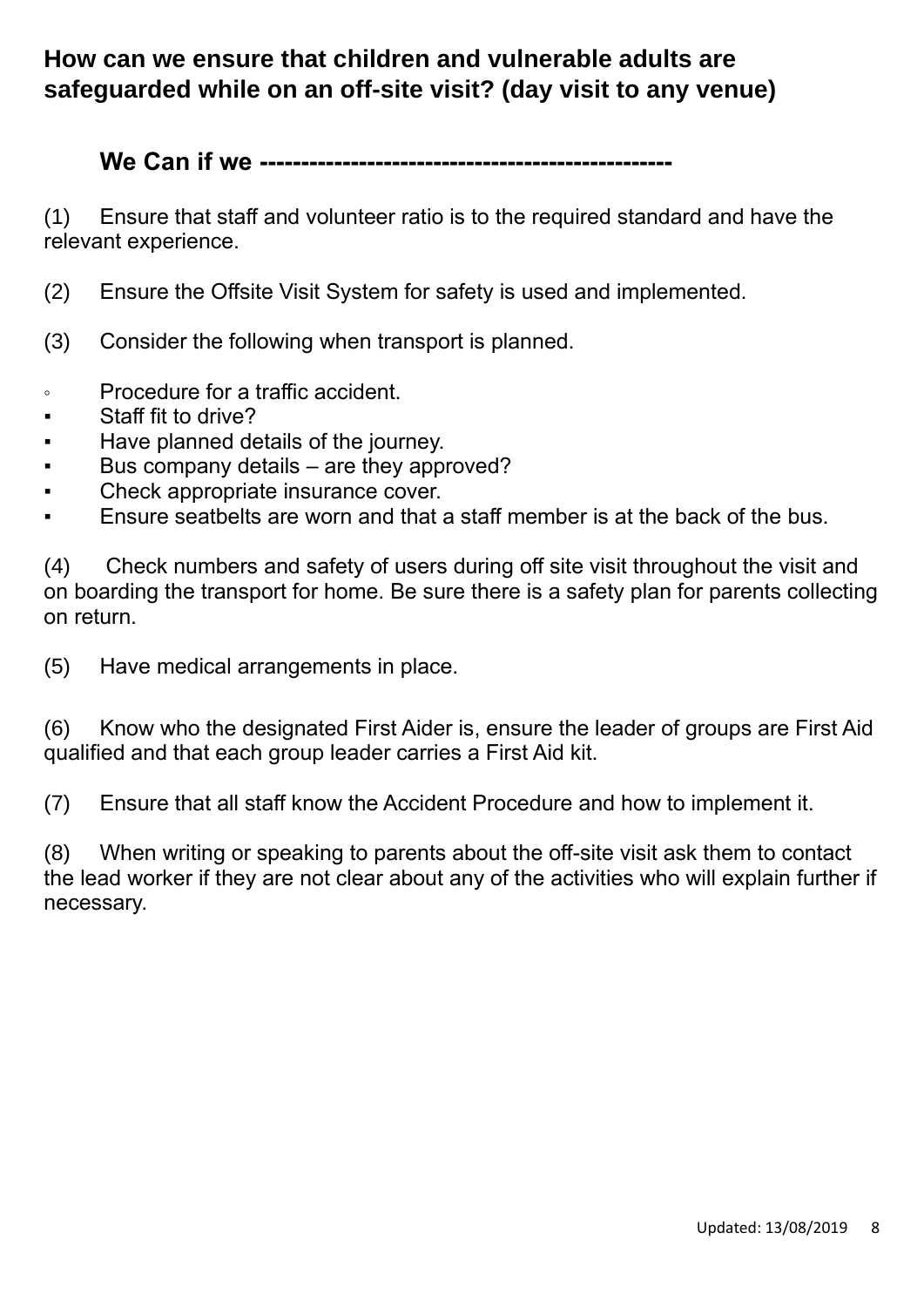# **How can we ensure that children and vulnerable adults are safeguarded while carrying out activities within a session?**

**(any activity)**

## **We Can if we --------------------------------------------------**

(1) Ensure that the experience and qualification of the staff or volunteer member is enough to carry out the activity safely.

(2) Carry out a Hazard Risk assessment on every activity and be sure that the staff and volunteers have seen and understand it.

(3) Be sure that the ratio of staff /volunteers is enough to carry out the activity in a safe way.

(4) Know the background and needs of the children & vulnerable adults to be able to support them with the activities. This information comes from consent forms and direct information from parents and carers.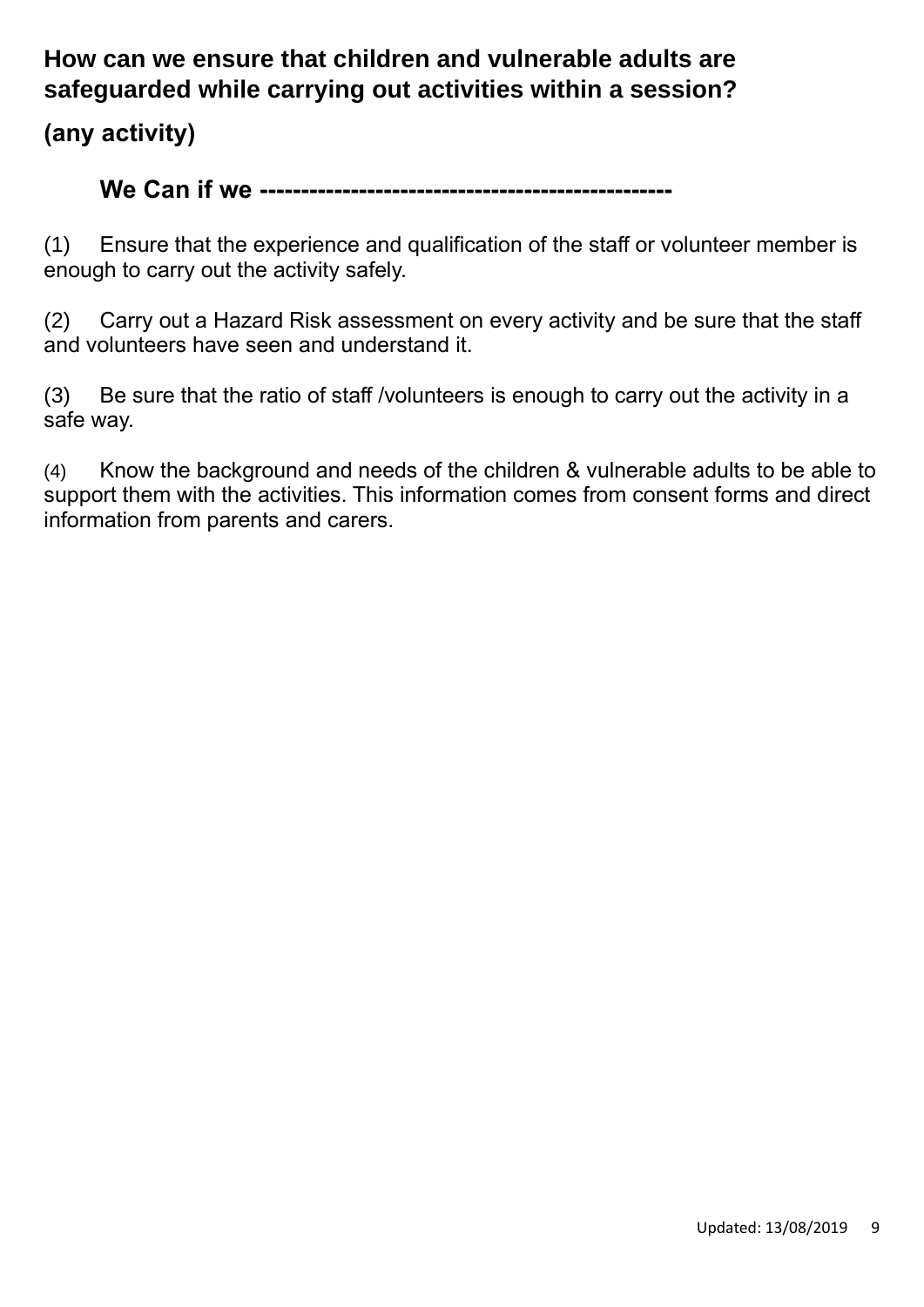## **How can we ensure that children and vulnerable adults are safeguarded in a building where sessions are carried out?**

**We Can if we --------------------------------------------------**

(1) Ensure that all staff & volunteers have a current enhanced D.B.S, certificate.

(2) Know the layout of the building especially vulnerable areas e.g. toilets, entrances, where children / vulnerable adults could come to harm.

(3) Have a clear plan of signing in and out of the building and of monitoring users throughout the session. Ensure that staff & volunteers have a plan to monitor these places throughout the session.

(4) Do a Hazard Risk assessment for kitchen areas where cooking will take place and check that a P.A.T test has been carried out on equipment.

(5) Carry out a Hazard Risk building check on areas to be used for each activity. Know where the fire door exits are.

(6) We discuss with the children & vulnerable adults what the emergency procedure is and practise it once a term.

(7) Ensure our group members are aware of other people who use the building.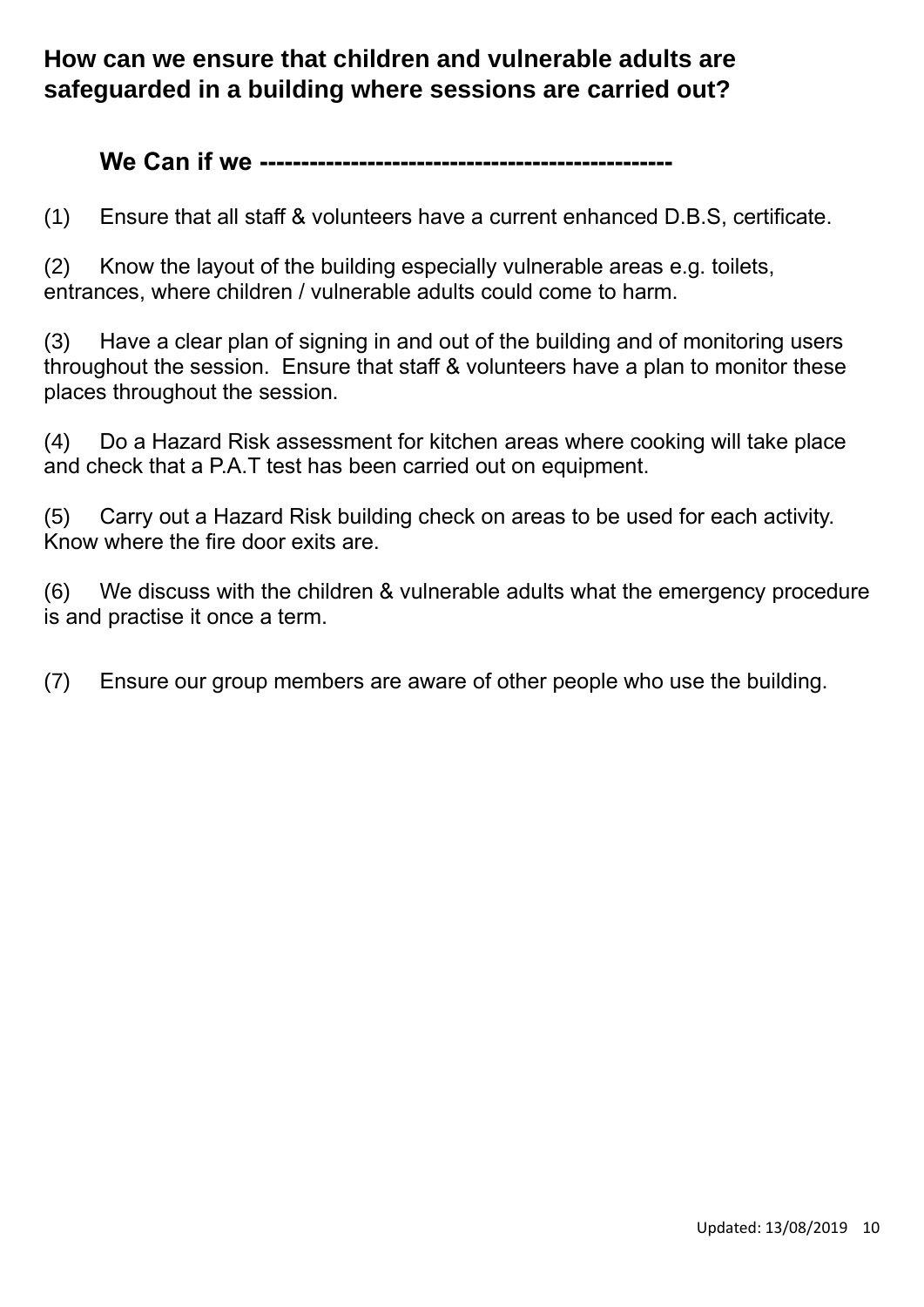## **How can we ensure that we safeguard children and vulnerable adults from abuse?**

**We Can if we --------------------------------------------------**

(1) Carry out Safeguarding, Child Protection and Vulnerable Adult Training.

(2) Know and understand what the signs of all types of abuse are.

(3) Know the procedures for how to respond to a DISCLOSURE and a concern about a child / vulnerable adult.

(4) Ensure all staff & volunteers have a current D.B.S. Certificate.

(5) Know the backgrounds (as far as we can) using consent & information forms from parents/guardians and discussing directly with parents & carers of the children / vulnerable adults as an aid to supporting their personal needs and disabilities.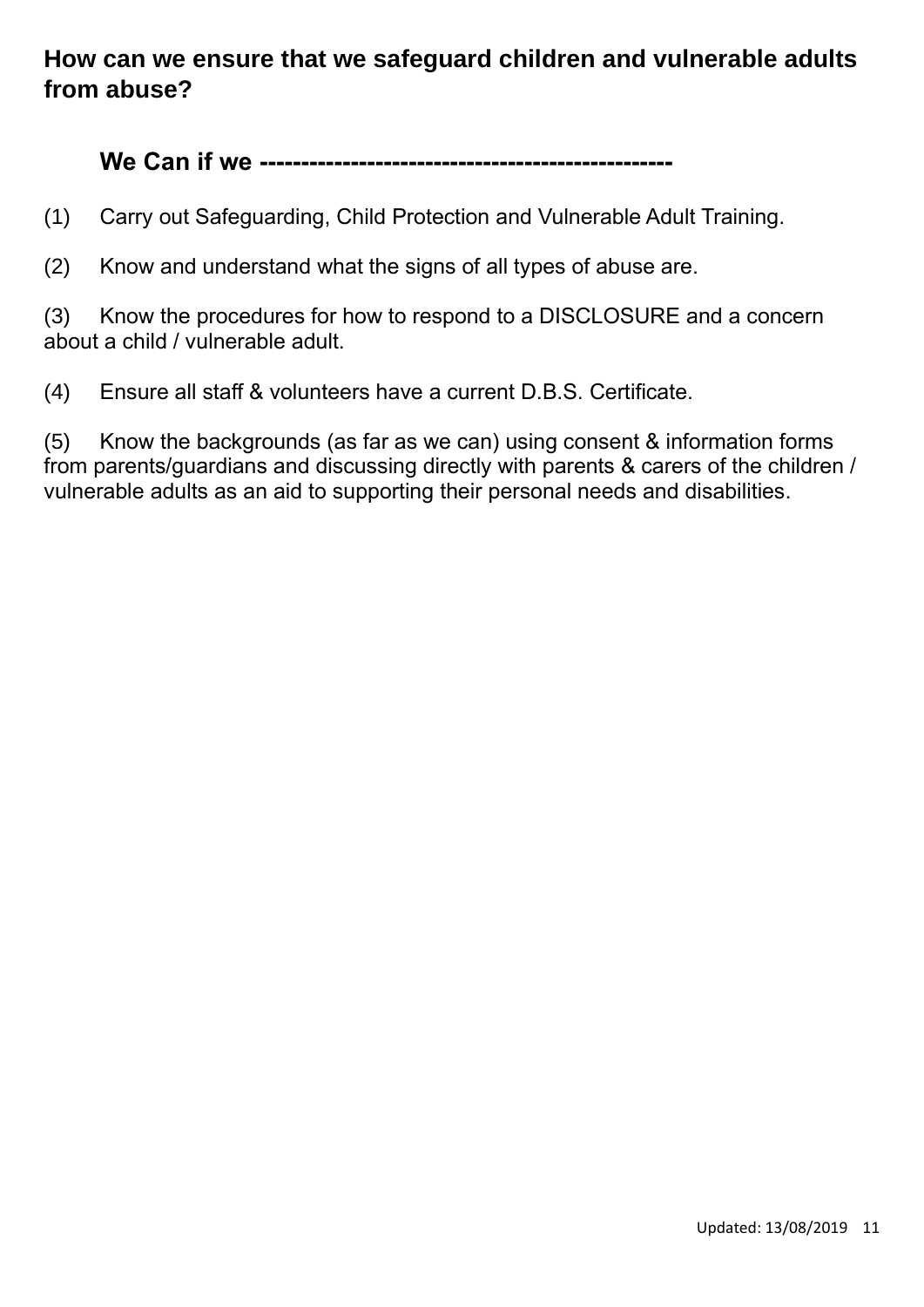#### **This policy should be read alongside our Policies and Procedures on the following, which ensures children and vulnerable adults are safeguarded**

- Procedure to respond to Disclosure and Alleged Abuse
- Safeguarding Procedure
- Equal Opportunities Policy
- Health & Safety Policy
- Administering Medication Policy
- Anti-Bullying Policy
- E-Safety Policy
- Data Protection Policy
- Disciplinary Procedure
- Managing Challenging Behaviour
- SEN Policy
- Trustee Recruitment Policy

*These can all be found on our website - <https://www.cwyproject.org.uk/our-policies>*

Contact Details:

## **Wider World Project Safeguarding Officer / Safeguarding Training**

Erika Denholm Tel: 07808 842 205

## **Wider World Project – Recording Abuse**

All Wider World Project staff and volunteers are responsible for recording any signs or disclosures.

The lead staff worker at the club/activity will be notified.

The Safeguarding Officer will be notified.

The Wider World Safeguarding Procedure will be followed.